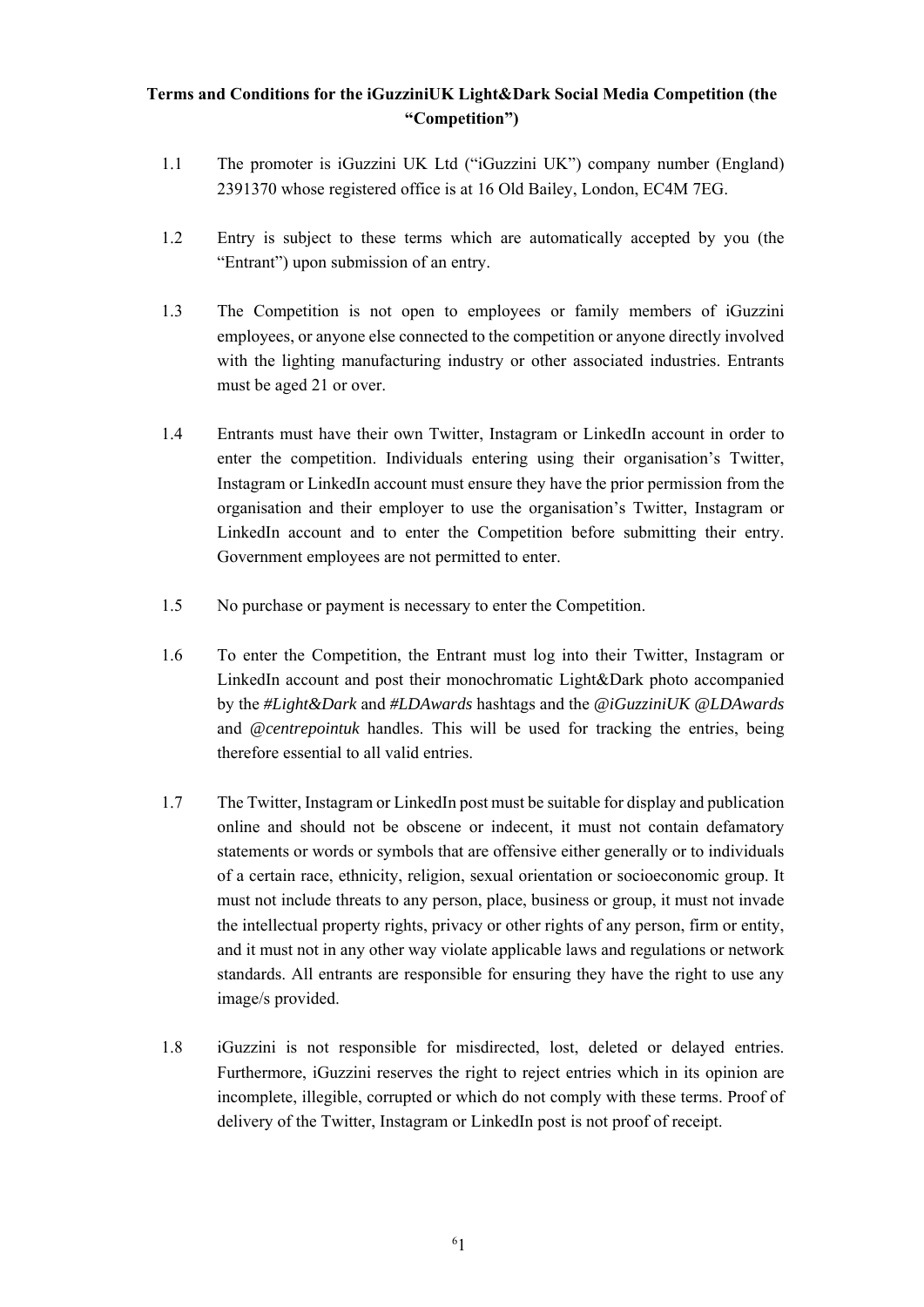- 1.9 By submitting an entry into the Competition, the Entrant:
	- 1.9.1 assigns to iGuzzini absolutely, with full title guarantee, all intellectual property rights in relation to the Twitter, Instagram or LinkedIn post and image therein;
	- 1.9.2 waives all moral rights in the Twitter, Instagram or LinkedIn post;
	- 1.9.3 grants iGuzzini a perpetual, worldwide, non-exclusive, royalty-free, sublicensable and transferable licence to use, reproduce, distribute, and make derivative works of the Twitter, Instagram or LinkedIn post in any media and through any media channel;
	- 1.9.4 agrees, at the request of iGuzzini, to execute such documents and do such acts as may be required by iGuzzini to secure the intellectual property rights;
	- 1.9.5 warrants that the Twitter, Instagram or LinkedIn post is the Entrant's own work and it has not been previously published or exploited in any part and will not infringe any intellectual property rights, copyright, right of privacy, right of publicity or personality or any other right whatsoever of any third party; and
	- 1.9.6 agrees to remove any Twitter, Instagram or LinkedIn post if requested to do so by iGuzzini.
- 1.10 Each Entrant agrees that their Twitter, Instagram or LinkedIn posts may be used in iGuzzini marketing and/or publicity campaigns including both during and after the Competition Period (referred to below) irrespective of whether such use may impact on Twitter, Instagram or LinkedIn engagement when determining the winner, in accordance with clause 1.14 below.
- 1.11 Entrants shall be responsible for and indemnify iGuzzini for any claims, actions, proceedings, costs (including reasonable legal fees) and expenses brought or asserted by a third party for loss or damage arising as a result of the Twitter, Instagram or LinkedIn post or any part of it or participation in the Competition including but not limited to any claim for third party intellectual property rights.
- 1.12 The Competition will run from 09.00 GMT on Friday 1 March 2019 until 00.00 GMT (midnight) on Thursday 16 May 2019 ("Competition Period"). Entries after the closing date shall not be considered.
- 1.13 After the closing date, all valid and eligible entries will be reviewed by the Judge to select the Twitter, Instagram or LinkedIn post which in the opinion of the Judge after awarding points has the most amount of engagement during the Competition Period on Twitter, Instagram or LinkedIn and which the Judge considers to be the winner.
- 1.14 In the event of a tie break (each a "Tie Break Entry" and together "Tie Break Entries") the Entrants to whom Tie Break Entries belong will participate in a tie break to allow the Judge to determine the prize winner. Each of the Tie Break Entries will be posted on the social media they originate from (Twitter, Instagram or LinkedIn) by  $\omega_i$  GuzziniUK. The Tie Break Entry which in the opinion of the Judge has the most amount of Twitter, Instagram or LinkedIn engagement, as determined by the Judge after awarding points during the one week period beginning on the date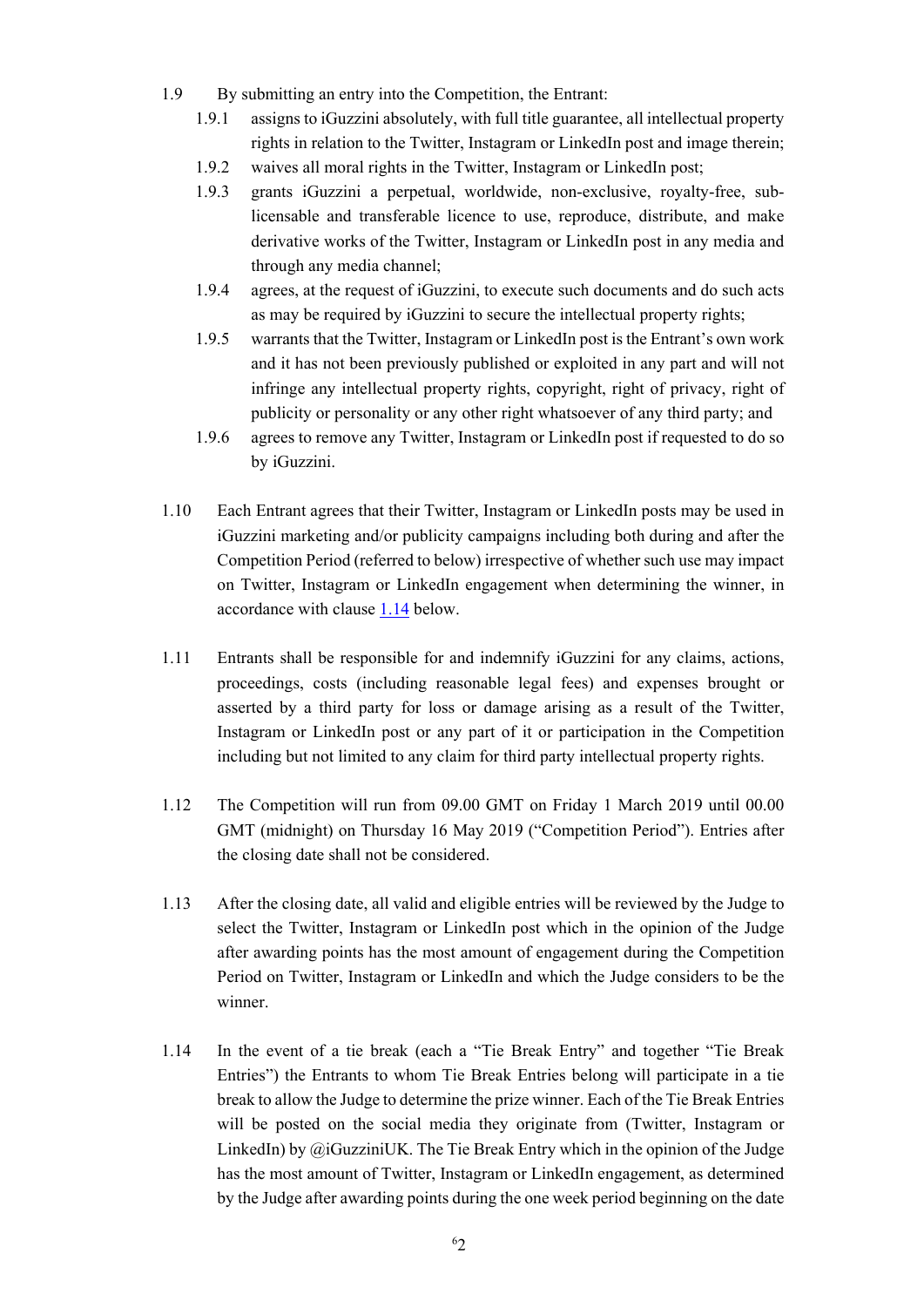@iGuzziniUK posts the Tie Break Entries on Twitter, Instagram or LinkedIn, will be the overall winner of the prize. There is only one winner.

- 1.15 The independent Judge appointed by iGuzzini shall have the final determination in all matters.
- 1.16 Entrants are permitted to share their Twitter, Instagram or LinkedIn post but only in accordance with Twitter, Instagram and LinkedIn guidelines in order to obtain greater engagement with their post.
- 1.17 No more than one entry per person per day is permitted and any subsequent entry must include a different image and must be posted on a different day. If more than one entry per day is posted only the first post will be counted towards your entry
- 1.18 iGuzzini may require that the winner participates in publicity following the Competition and the Entrant agrees that if they win the Competition, they will take part in such publicity as and when requested by iGuzzini. The individual must ensure that they have the permission of the organisation to participate in such publicity.
- 1.19 iGuzzini shall contact the winner on Twitter, Instagram or LinkedIn by direct message to request the winner's email address within one week of the Judge's decision. Instructions on how to claim the prize shall be sent to the email address provided. iGuzzini is not responsible for verifying that the email address provided is actually the email address of the winner. Entrants are encouraged to monitor their social media accounts to check if they have won.
- 1.20 The winner shall receive a prize consisting of a PizzaKobra lamp designed by Ron Arad.
- 1.21 Within 28 days of being notified of their win, the winner must provide iGuzzini with their preferred UK address for the delivery of their prize.
- 1.22 The prize is non-transferable and non-exchangeable and there are no cash or credit alternatives available.
- 1.23 The winner must accept the prize described in clause 1.20 above in its entirety.
- 1.24 The name of the winner can be obtained within ten weeks after the closing date by sending a stamped addressed envelope to the following address: iGuzzini Illuminazione UK Ltd Astolat Business Park, Astolat Way, Guildford, GU3 1NE.
- 1.25 iGuzzini accepts no responsibility for any damage, loss, liabilities, injury or disappointment incurred or suffered by Entrants. iGuzzini does not guarantee continuous uninterrupted or secure access to Twitter, Instagram or LinkedIn.